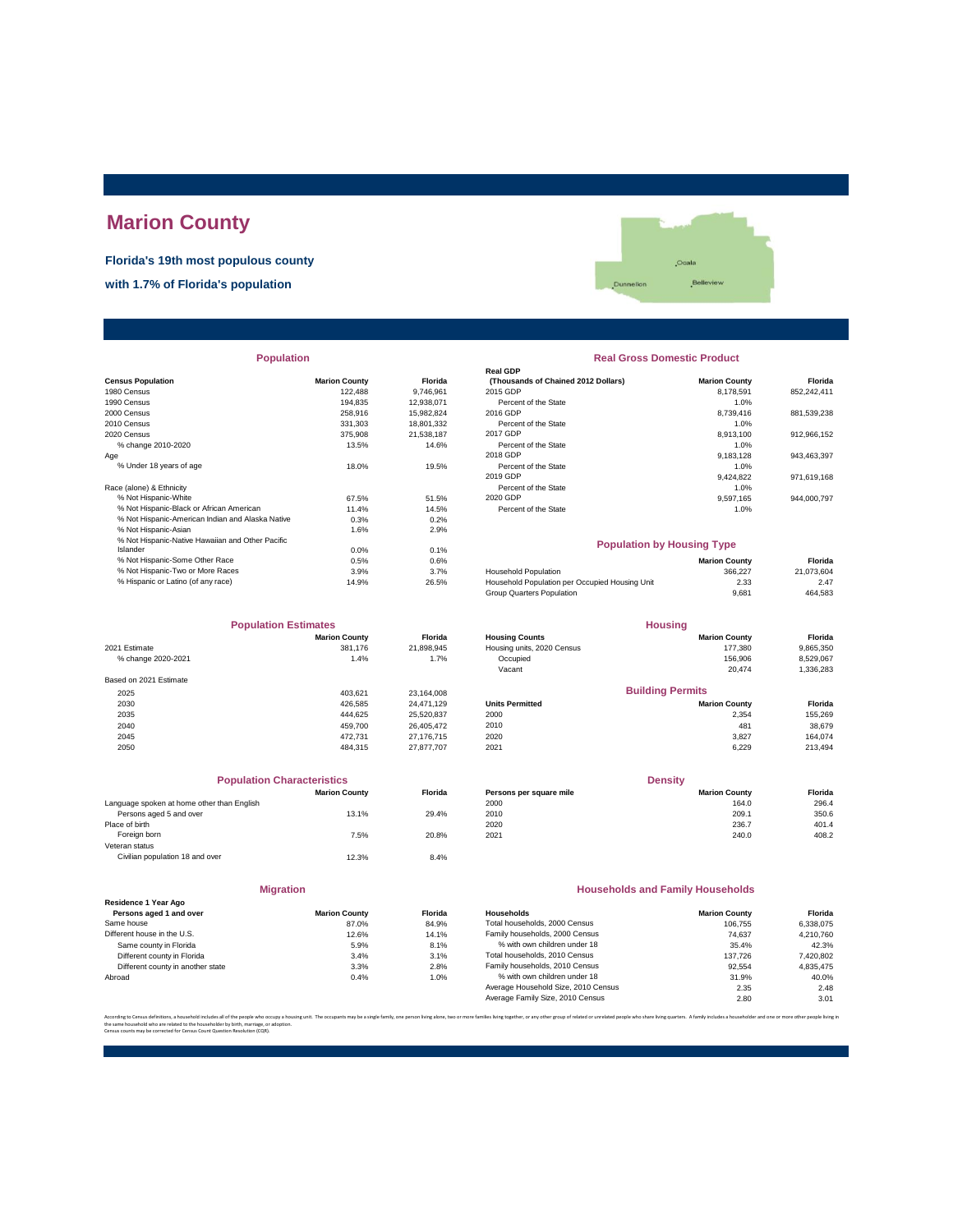## **Marion County**

|                                                                              |                      |                       | <b>Employment and Labor Force</b>                               |                      |                      |
|------------------------------------------------------------------------------|----------------------|-----------------------|-----------------------------------------------------------------|----------------------|----------------------|
| <b>Establishments</b>                                                        |                      |                       | <b>Establishments</b>                                           |                      |                      |
| 2020                                                                         | <b>Marion County</b> | Florida               | % of All Industries, 2020                                       | <b>Marion County</b> | Florida              |
| All industries                                                               | 9,093                | 763,854               | All industries                                                  | 9,093                | 763,854              |
| Natural Resource & Mining                                                    | 299                  | 5,514                 | Natural Resource & Mining                                       | 3.3%                 | 0.7%                 |
| Construction<br>Manufacturing                                                | 1,224<br>273         | 77,720<br>21,822      | Construction<br>Manufacturing                                   | 13.5%<br>3.0%        | 10.2%<br>2.9%        |
| Trade, Transportation and Utilities                                          | 1,870                | 145,853               | Trade, Transportation and Utilities                             | 20.6%                | 19.1%                |
| Information                                                                  | 87                   | 13,437                | Information                                                     | 1.0%                 | 1.8%                 |
| <b>Financial Activities</b>                                                  | 916                  | 83,911                | <b>Financial Activities</b>                                     | 10.1%                | 11.0%                |
| Professional & Business Services                                             | 1,675                | 187,348               | Professional & Business Services                                | 18.4%                | 24.5%                |
| Education & Health Services                                                  | 1,185                | 87,764                | Education & Health Services                                     | 13.0%                | 11.5%                |
| Leisure and Hospitality                                                      | 756                  | 61,008                | Leisure and Hospitality                                         | 8.3%                 | 8.0%                 |
| Other Services<br>Government                                                 | 625                  | 56,385                | Other Services<br>Government                                    | 6.9%                 | 7.4%                 |
|                                                                              | 100                  | 5,895                 |                                                                 | 1.1%                 | 0.8%                 |
| <b>Average Annual Employment</b>                                             |                      |                       | <b>Average Annual Wage</b>                                      |                      |                      |
| % of All Industries, 2020                                                    | <b>Marion County</b> | Florida               | 2020                                                            | <b>Marion County</b> | Florida              |
| All industries                                                               | 105,057              | 8,453,489             | All industries                                                  | \$41,911             | \$55,840             |
| Natural Resource & Mining                                                    | 7.9%                 | 0.8%                  | Natural Resource & Mining                                       | \$45,625             | \$37,710             |
| Construction                                                                 | 8.9%                 | 6.7%                  | Construction                                                    | \$51,248             | \$55,840             |
| Manufacturing                                                                | 24.3%                | 4.5%                  | Manufacturing                                                   | \$37,903             | \$66,738             |
| Trade, Transportation and Utilities                                          | 0.5%                 | 20.6%                 | Trade, Transportation and Utilities                             | \$56,841             | \$49,342             |
| Information                                                                  | 3.5%                 | 1.5%                  | Information                                                     | \$54,189             | \$93,360             |
| <b>Financial Activities</b>                                                  | 8.7%                 | 6.9%                  | <b>Financial Activities</b>                                     | \$43,135             | \$84,295             |
| Professional & Business Services<br>Education & Health Services              | 17.0%                | 16.1%                 | Professional & Business Services<br>Education & Health Services | \$50,756             | \$68,218             |
| Leisure and Hospitality                                                      | 10.9%<br>2.4%        | 15.3%<br>11.9%        | Leisure and Hospitality                                         | \$20,441<br>\$32,559 | \$55,099<br>\$27,694 |
| <b>Other Services</b>                                                        | <b>NA</b>            | 3.0%                  | Other Services                                                  | <b>NA</b>            | \$41,131             |
| Government                                                                   | 14.2%                | 12.5%                 | Government                                                      | \$44,608             | \$58,821             |
| Industries may not add to the total due to confidentiality and unclassified. |                      |                       |                                                                 |                      |                      |
|                                                                              |                      |                       |                                                                 |                      |                      |
| Labor Force as Percent of Population                                         |                      |                       |                                                                 |                      |                      |
| Aged 18 and Older                                                            | <b>Marion County</b> | Florida               | <b>Unemployment Rate</b>                                        | <b>Marion County</b> | Florida              |
| 2000                                                                         | 54.1%                | 64.2%                 | 2000                                                            | 4.1%                 | 3.8%                 |
| 2010                                                                         | 49.1%<br>46.2%       | 61.8%<br>58.6%        | 2010<br>2020                                                    | 13.2%<br>7.6%        | 10.8%<br>8.2%        |
| 2020<br>2021                                                                 | 46.4%                | 59.0%                 | 2021                                                            | 4.9%                 | 4.6%                 |
|                                                                              |                      |                       |                                                                 |                      |                      |
|                                                                              |                      |                       | <b>Income and Financial Health</b>                              |                      |                      |
| Personal Income (\$000s)                                                     | <b>Marion County</b> | Florida               | Per Capita Personal Income                                      | <b>Marion County</b> | Florida              |
| 2000                                                                         | \$6,072,681          | \$472,851,789         | 2000                                                            | \$23,337             | \$29,466             |
| 2010                                                                         | \$10,136,453         | \$732,457,478         | 2010                                                            | \$30,592             | \$38,865             |
| 2011                                                                         | \$10,588,623         | \$771,409,454         | 2011                                                            | \$31,862             | \$40,482             |
| % change 2010-11                                                             | 4.5%                 | 5.3%                  | % change 2010-11                                                | 4.2%                 | 4.2%                 |
| 2012                                                                         | \$10,752,899         | \$800,551,723         | 2012                                                            | \$32,200             | \$41,475             |
| % change 2011-12                                                             | 1.6%                 | 3.8%                  | % change 2011-12                                                | 1.1%                 | 2.5%                 |
| 2013                                                                         | \$10,618,959         | \$802,975,701         | 2013                                                            | \$31,680             | \$41,069             |
| % change 2012-13                                                             | $-1.2%$              | 0.3%                  | % change 2012-13                                                | $-1.6%$              | $-1.0%$              |
| 2014<br>% change 2013-14                                                     | \$11,108,856<br>4.6% | \$861,412,339<br>7.3% | 2014<br>% change 2013-14                                        | \$32,850<br>3.7%     | \$43,388<br>5.6%     |
| 2015                                                                         | \$11,572,523         | \$919,834,894         | 2015                                                            | \$33,799             | \$45,493             |
| % change 2014-15                                                             | 4.2%                 | 6.8%                  | % change 2014-15                                                | 2.9%                 | 4.9%                 |
| 2016                                                                         | \$12,165,141         | \$954,069,719         | 2016                                                            | \$34,962             | \$46,253             |
| % change 2015-16                                                             | 5.1%                 | 3.7%                  | % change 2015-16                                                | 3.4%                 | 1.7%                 |
| 2017                                                                         | \$12,898,883         | \$1,023,131,116       | 2017                                                            | \$36,442             | \$48,774             |
| % change 2016-17                                                             | 6.0%                 | 7.2%                  | % change 2016-17                                                | 4.2%                 | 5.5%                 |
| 2018                                                                         | \$13,485,098         | \$1,087,188,628       | 2018                                                            | \$37.497             | \$51,150             |
| % change 2017-18                                                             | 4.5%                 | 6.3%                  | % change 2017-18                                                | 2.9%                 | 4.9%                 |
| 2019                                                                         | \$14,183,762         | \$1,139,799,293       | 2019                                                            | \$38,754             | \$53,034             |
| % change 2018-19                                                             | 5.2%                 | 4.8%                  | % change 2018-19                                                | 3.4%                 | 3.7%                 |
| 2020                                                                         | \$15,520,495         | \$1,209,995,921       | 2020                                                            | \$41,553             | \$55,675             |
| % change 2019-20                                                             | 9.4%                 | 6.2%                  | % change 2019-20                                                | 7.2%                 | 5.0%                 |
| Earnings by Place of Work (\$000s)                                           |                      |                       | <b>Median Income</b>                                            |                      |                      |
| 2000                                                                         | \$3,143,291          | \$308,751,767         | Median Household Income                                         | \$46,587             | \$57,703             |
| 2010                                                                         | \$4,546,159          | \$438,983,914         | Median Family Income                                            | \$56,181             | \$69,670             |
| 2011                                                                         | \$4,550,672          | \$450,498,606         |                                                                 |                      |                      |
| % change 2010-11                                                             | 0.1%                 | 2.6%                  | Percent in Poverty, 2020                                        |                      |                      |
| 2012                                                                         | \$4,819,165          | \$468,410,475         | All ages in poverty                                             | 15.3%                | 12.4%                |
| % change 2011-12                                                             | 5.9%                 | 4.0%                  | Under age 18 in poverty                                         | 21.7%                | 17.2%                |
| 2013                                                                         | \$4,894,186          | \$482,898,301         | Related children age 5-17 in families in poverty                | 18.6%                | 16.5%                |
| % change 2012-13                                                             | 1.6%                 | 3.1%                  |                                                                 |                      |                      |
| 2014                                                                         | \$5,108,605          | \$512,375,290         | <b>Personal Bankruptcy Filing Rate</b>                          |                      |                      |
| % change 2013-14                                                             | 4.4%                 | 6.1%                  | (per 1,000 population)                                          | <b>Marion County</b> | Florida              |
| 2015                                                                         | \$5,330,884          | \$544,408,719         | 12-Month Period Ending December 31, 2020                        | 1.33                 | 1.66                 |
| % change 2014-15                                                             | 4.4%                 | 6.3%                  | 12-Month Period Ending December 31, 2021                        | 1.04                 | 1.38                 |
| 2016<br>% change 2015-16                                                     | \$5,686,948          | \$569,769,284         | State Rank                                                      | 28                   | <b>NA</b>            |
| 2017                                                                         | 6.7%<br>\$5,874,509  | 4.7%<br>\$603,668,170 | NonBusiness Chapter 7 & Chapter 13                              |                      |                      |
| % change 2016-17                                                             | 3.3%                 | 5.9%                  | Workers Aged 16 and Over                                        | <b>Marion County</b> | Florida              |
| 2018                                                                         | \$6,123,038          | \$639,620,451         | Place of Work in Florida                                        |                      |                      |
| % change 2017-18                                                             | 4.2%                 | 6.0%                  | Worked outside county of residence                              | 18.1%                | 18.1%                |
| 2019                                                                         | \$6,414,909          | \$671,553,148         | Travel Time to Work                                             |                      |                      |
| % change 2018-19                                                             | 4.8%                 | 5.0%                  | Mean travel time to work (minutes)                              | 25.8                 | 27.9                 |
| 2020                                                                         | \$6,824,570          | \$688,764,753         |                                                                 |                      |                      |
| % change 2019-20                                                             | 6.4%                 | 2.6%                  |                                                                 |                      |                      |